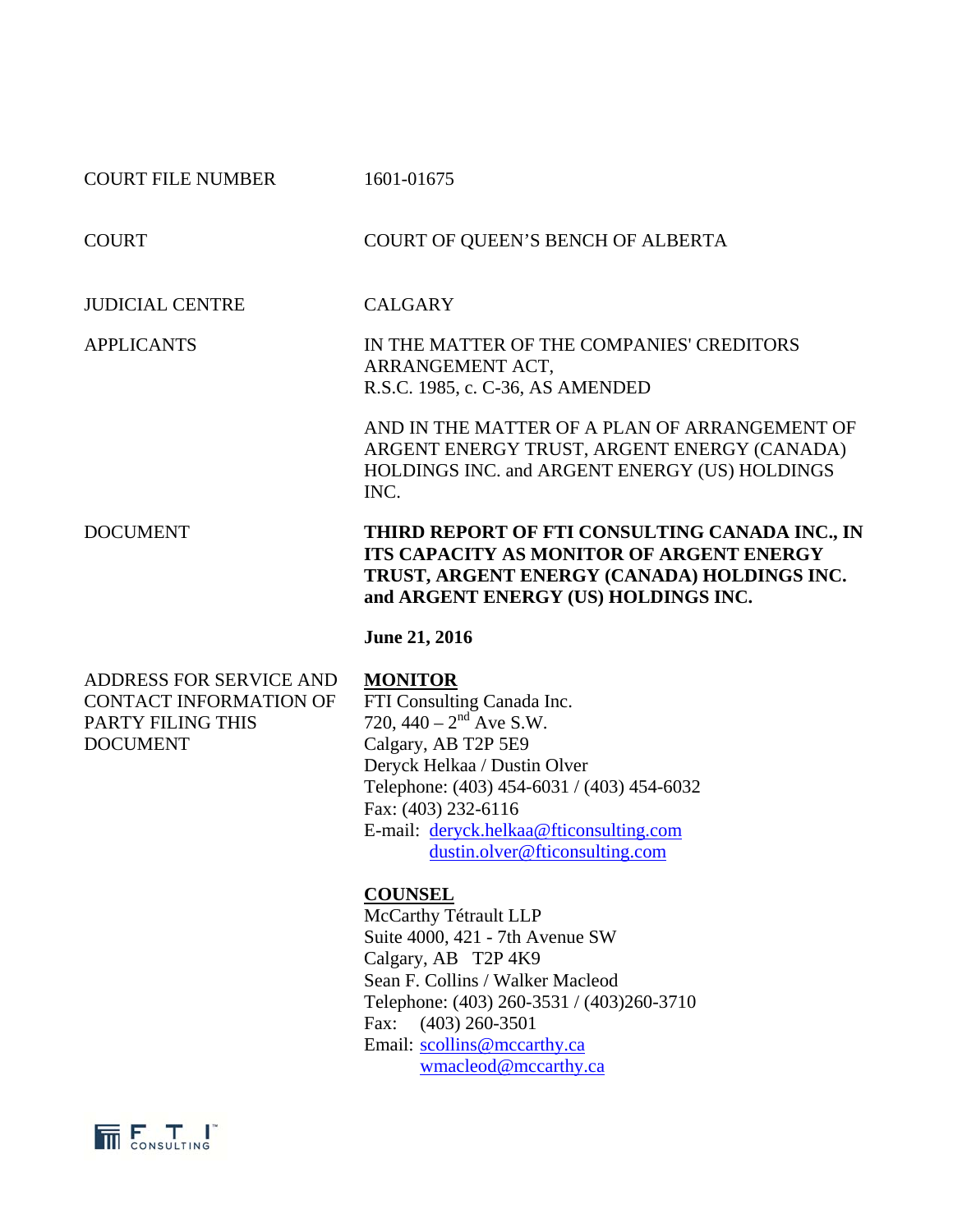# **Third Report of the Monitor**

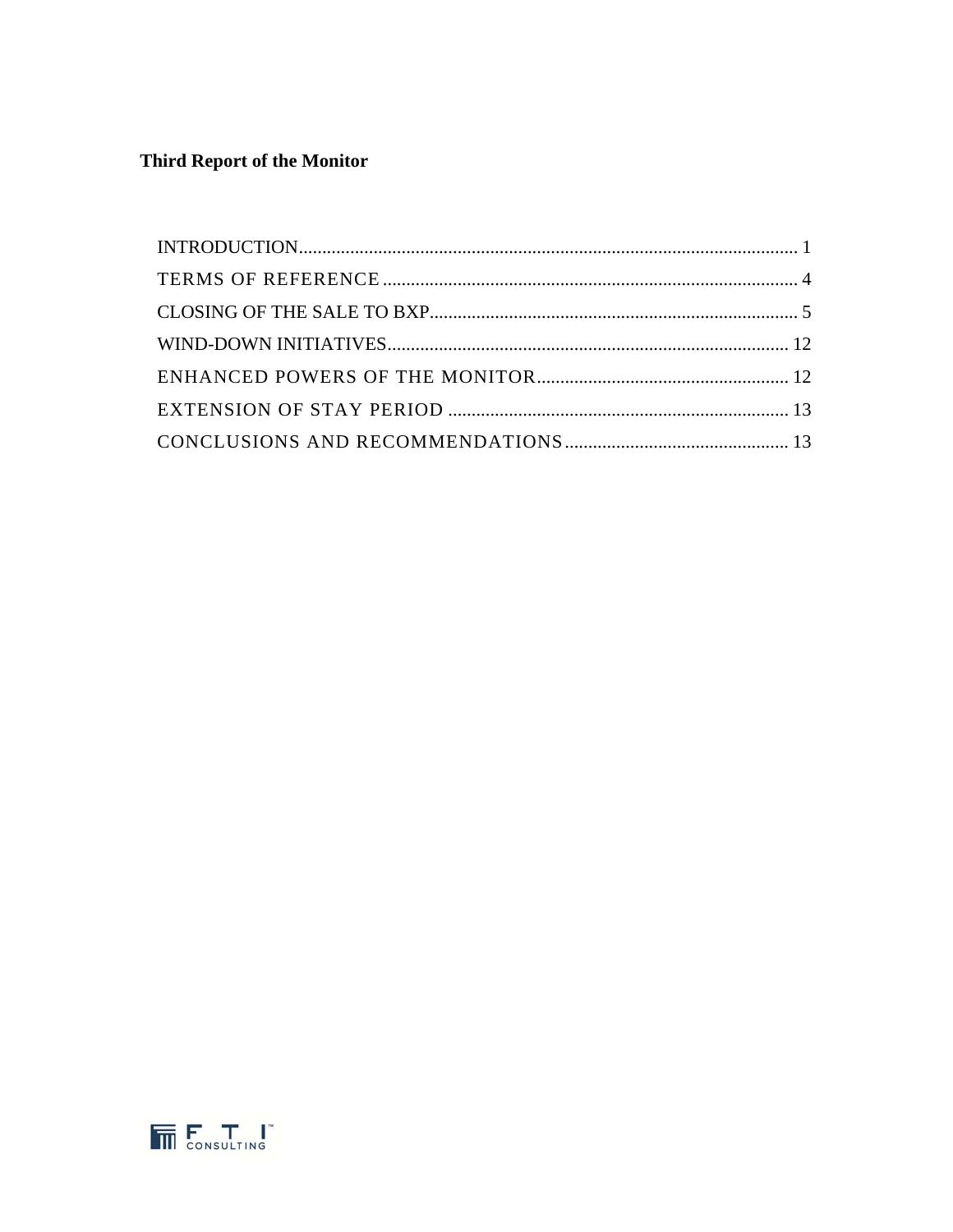#### **INTRODUCTION**

- 1. On February 17, 2016, Argent Energy Trust (the "Trust"), Argent Energy (Canada) Holdings Inc. ("Argent Canada") and Argent Energy (US) Holdings Inc. ("Argent US") (collectively the "Applicants" or "Argent") sought and obtained protection under the Companies' Creditors Arrangement Act, R.S.C. 1985, c. C-36, as amended (the "CCAA") pursuant to an order granted by this Honourable Court (the "Initial Order").
- 2. The Initial Order granted, inter alia, a stay of proceedings against Argent until March 18, 2016, (the "Initial Stay Period"), appointed FTI Consulting Canada Inc. ("FTI") as Monitor (the "Monitor") and approved a sale solicitation process (the "Sale Solicitation Process"). The proceedings commenced by the Applicants under the CCAA will be referred to herein as the CCAA proceedings (the "CCAA Proceedings").
- 3. Also on February 17, 2016, the Monitor as duly appointed Foreign Representative for Argent Canada and Argent US (the "Chapter 15 Debtors") filed petitions under Chapter 15 (the "US Proceedings") in the United States Bankruptcy Court for the Southern District of Texas, Corpus Christi Division (the "US Court").
- 4. In connection with the US Proceedings, the Monitor also filed, among other pleadings, an Emergency Application for Provisional Relief Pursuant to Sections 105(a) and 1519 of the US Bankruptcy Code (the "Application for Provisional Relief") and an Expedited Petition for Recognition as a Foreign Main Proceeding, or in the Alternative Foreign Non-main Proceeding, Pursuant to Sections 1515 and 1517 of the Bankruptcy Code and Related Relief (the "Petition for Recognition"). A hearing on the Application for Provisional Relief and to consider the Monitor's expedited request for a hearing on the Petition for Recognition was originally set by the US Court for February 19, 2016 (the "Chapter 15 Recognition Hearing") and was ultimately heard on February 22, 2016.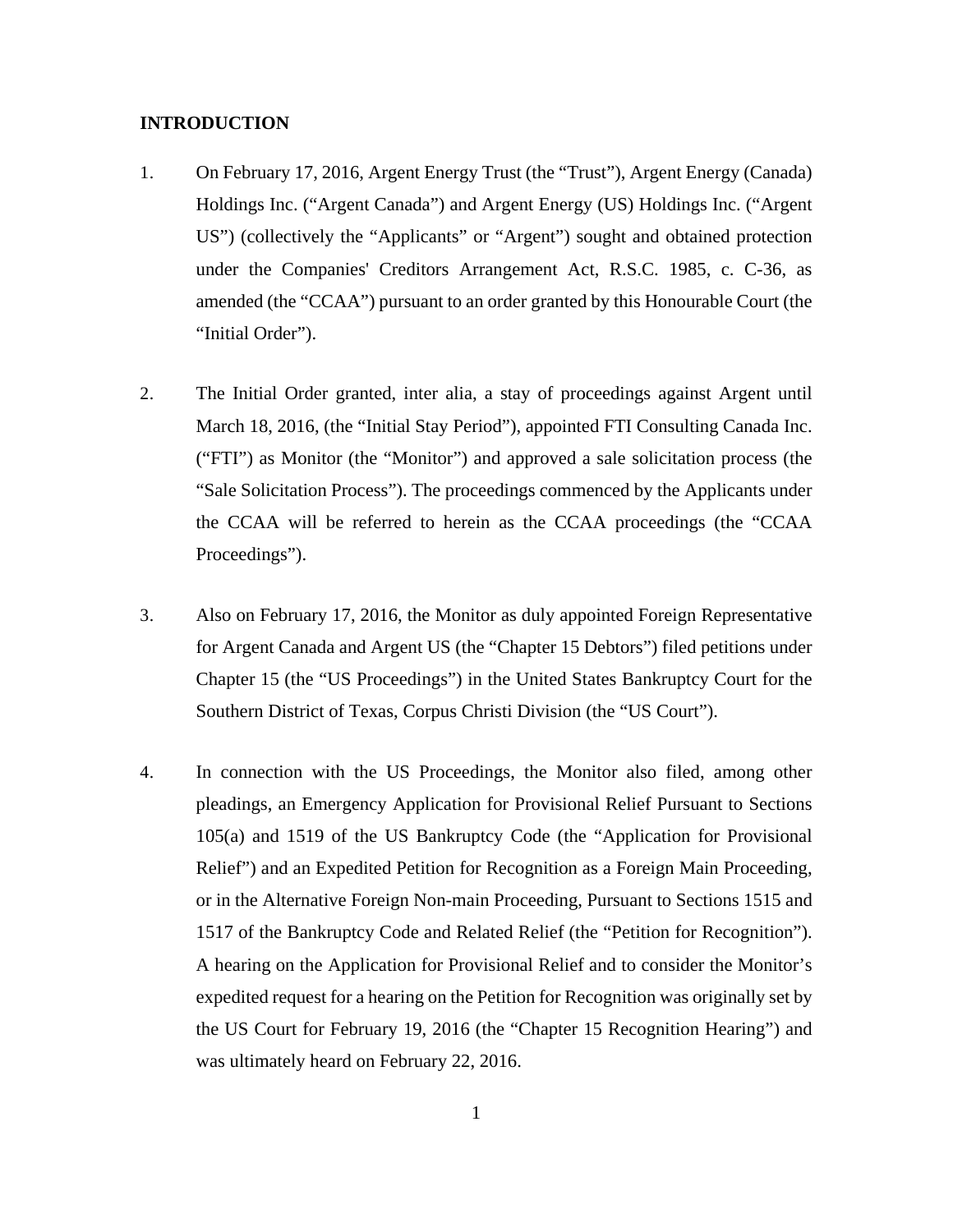- 5. On February 22, 2016, the US Court held a hearing to consider the Monitor's Application for Provisional Relief and the Ad Hoc Group's objection thereto. At that hearing, the Monitor, the Chapter 15 Debtors, the Syndicate, and the Ad Hoc Committee negotiated the terms of an agreed Order Granting Emergency Application for Provisional Relief Pursuant to Sections 105(a) and 1519 of the Bankruptcy Code (the "Provisional Relief Order"), which was ultimately entered by the US Court on February 24, 2016.
- 6. On March 9, 2016, this Honourable Court granted an Order (the "Stay Extension Order") extending the Initial Stay of Proceedings to and including May 17, 2016. Also on March 9, 2016, counsel for an Ad Hoc Committee of unsecured debenture holders objected to certain relief that was granted in the Initial Order. As a result of the objections raised by the Ad Hoc Committee, the Initial Order was amended and restated on March 17, 2016 (the "Amended and Restated Initial Order").
- 7. On March 10, 2016, the U.S. Bankruptcy Court granted an order recognizing the Amended and Restated Initial Order.
- 8. On May 10, 2016, the Court approved the sale transaction set out in a purchase and sale agreement between Argent US and BXP Partners IV, L.P. ("BXP") dated April 14, 2016. The transaction with BXP closed on May 17, 2016, as discussed in further detail below.
- 9. Also on May 10, 2016, the Court approved an Interim Distribution Order that provided for a distribution to the Bank of Nova Scotia as administrative agent for the syndicate (the "Syndicate"), subject to the maintenance of a holdback of funds (the "Holdback") for the following:
	- (a) Completions costs;
	- (b) Amounts payable to the Oil & Gas Clearinghouse, LLC ("OGAC");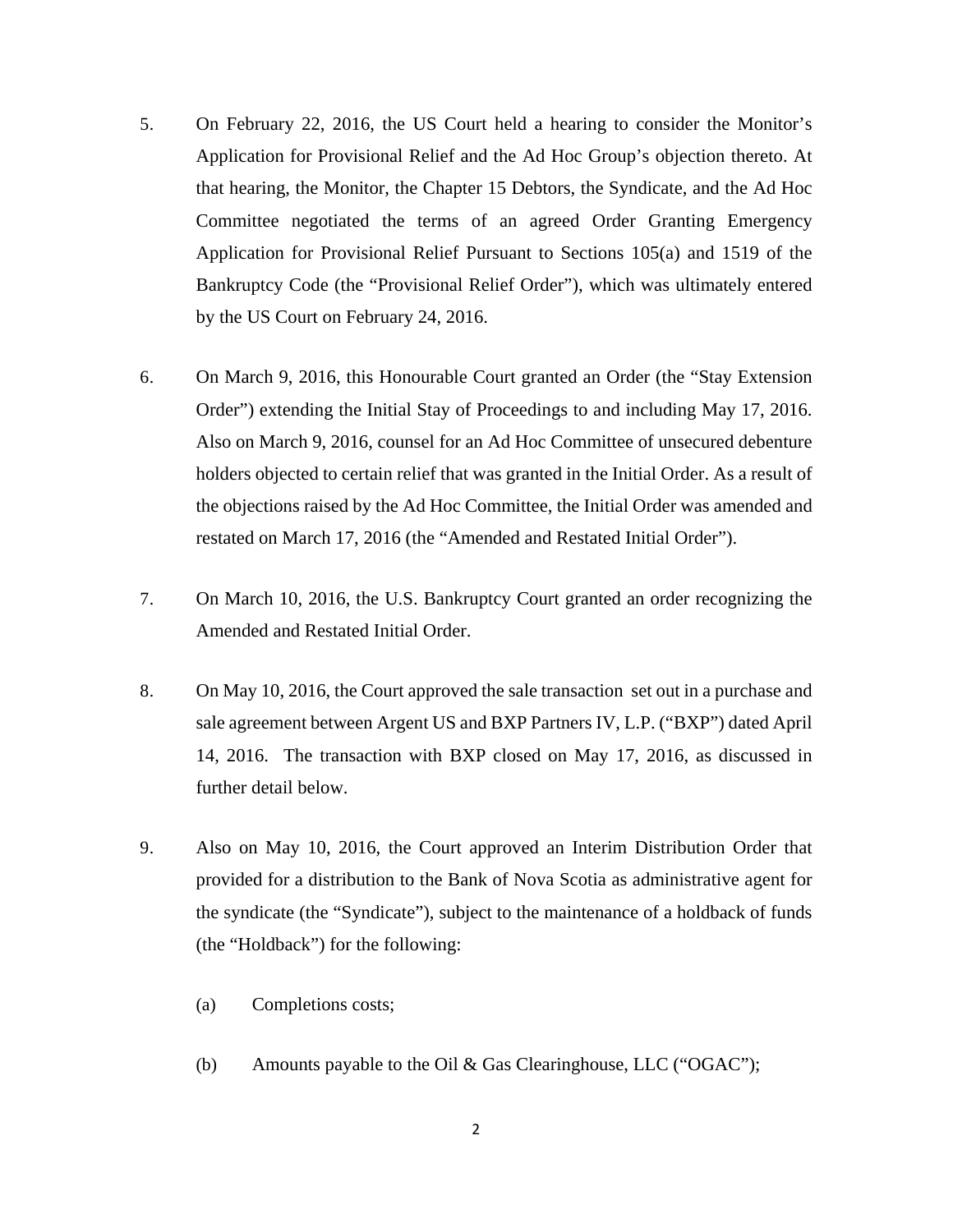- (c) Amounts necessary to satisfy claims or potential claims under the court ordered Charges;
- (d) Lien amounts registered against the assets sold by Argent US to BXP;
- (e) Cure amounts as set out in the BXP Transaction; and
- (f) Tax claims.
- 10. The Interim Distribution Order provided that the Monitor, on instruction from the Applicants, is authorized to disburse amounts from the Holdback amount, subject to notification to the Agent.

#### **PURPOSE**

- 11. The Purpose of this report is to:
	- (a) Report on the Monitor's counsels' review of the validity of pre-CCAA security granted by Argent in favour of the Syndicate (the "Pre-Filing Credit Facility");
	- (b) Provide an update of the distributions made by the Monitor under the Interim Distribution Order and the remaining Holdback amounts;
	- (c) Provide an update on the recent activities of the Applicants and the Monitor and the remaining steps to be completed in connection with completing these CCAA proceedings; and
	- (d) Support Argent's request to extend the stay of proceedings up to and including August 31, 2016.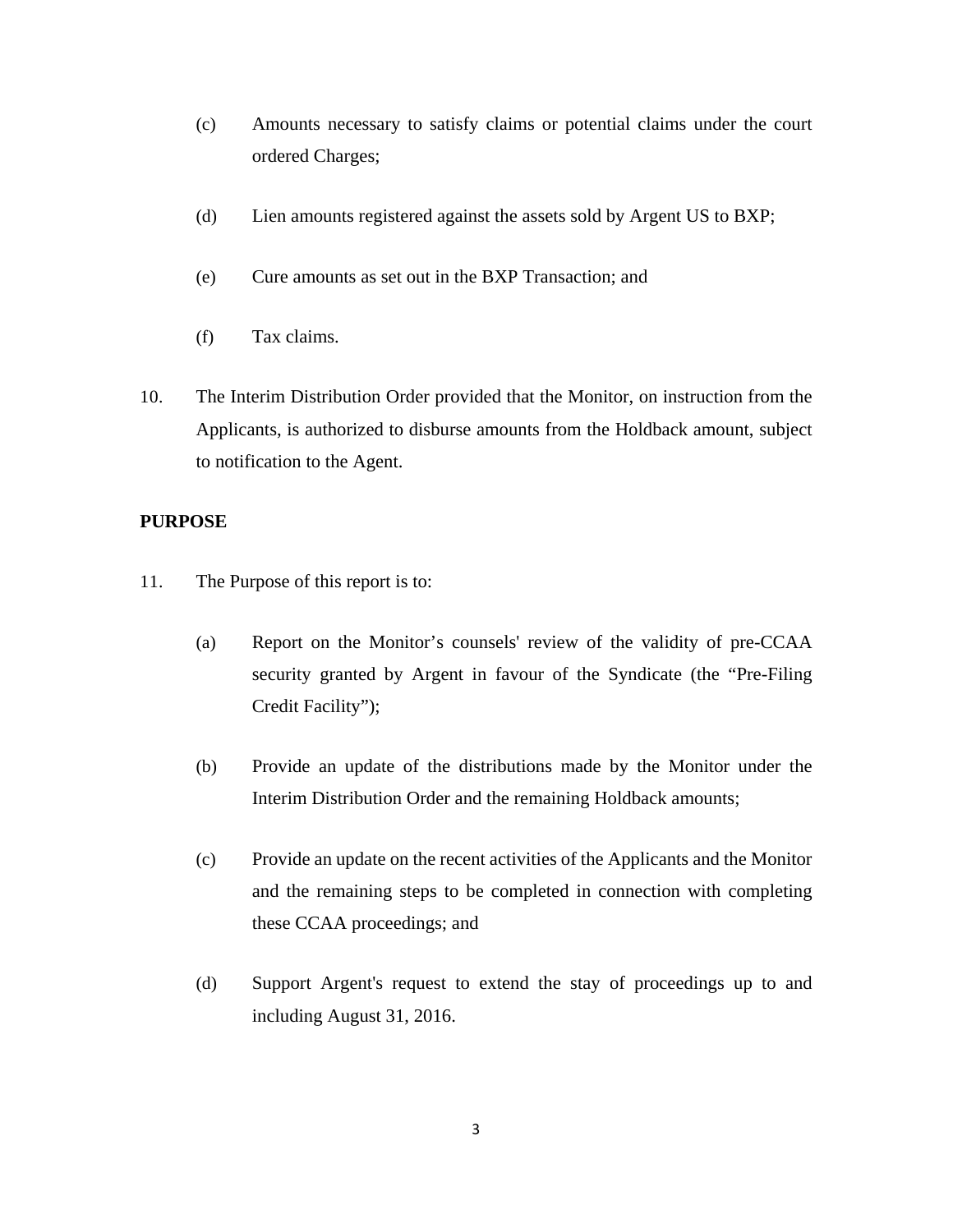12. Further background and information regarding the Applicants and these CCAA Proceedings can be found on the Monitor's website at http://cfcanada.fticonsulting.com/argent.

#### **TERMS OF REFERENCE**

- 13. In preparing this report, the Monitor has relied upon unaudited financial information of the Applicants, the Applicants' books and records, certain financial information prepared by the Applicants and discussions with various parties, including senior management ("Management") of the Applicants (collectively the "Information").
- 14. The Monitor has not audited, reviewed or otherwise attempted to verify the accuracy or completeness of the Information in a manner that would comply with Generally Accepted Assurance Standards pursuant to the Chartered Professional Accountants of Canada Handbook.
- 15. The Monitor has not examined or reviewed financial forecasts and projections referred to in this report in a manner that would comply with the procedures described in the Chartered Professional Accountants of Canada Handbook. Future oriented financial information reported or relied on in preparing this report is based on Management's assumptions regarding future events and actual results may vary from forecast and such variations may be material.
- 16. The Monitor has prepared this report in connection with the Applicants' application scheduled for June 27, 2016. This report should not be relied on for other purposes.
- 17. Unless otherwise stated, all monetary amounts contained herein are expressed in U.S. dollars. All capitalized terms not otherwise defined herein have the meanings given to them in prior reports of the Monitor.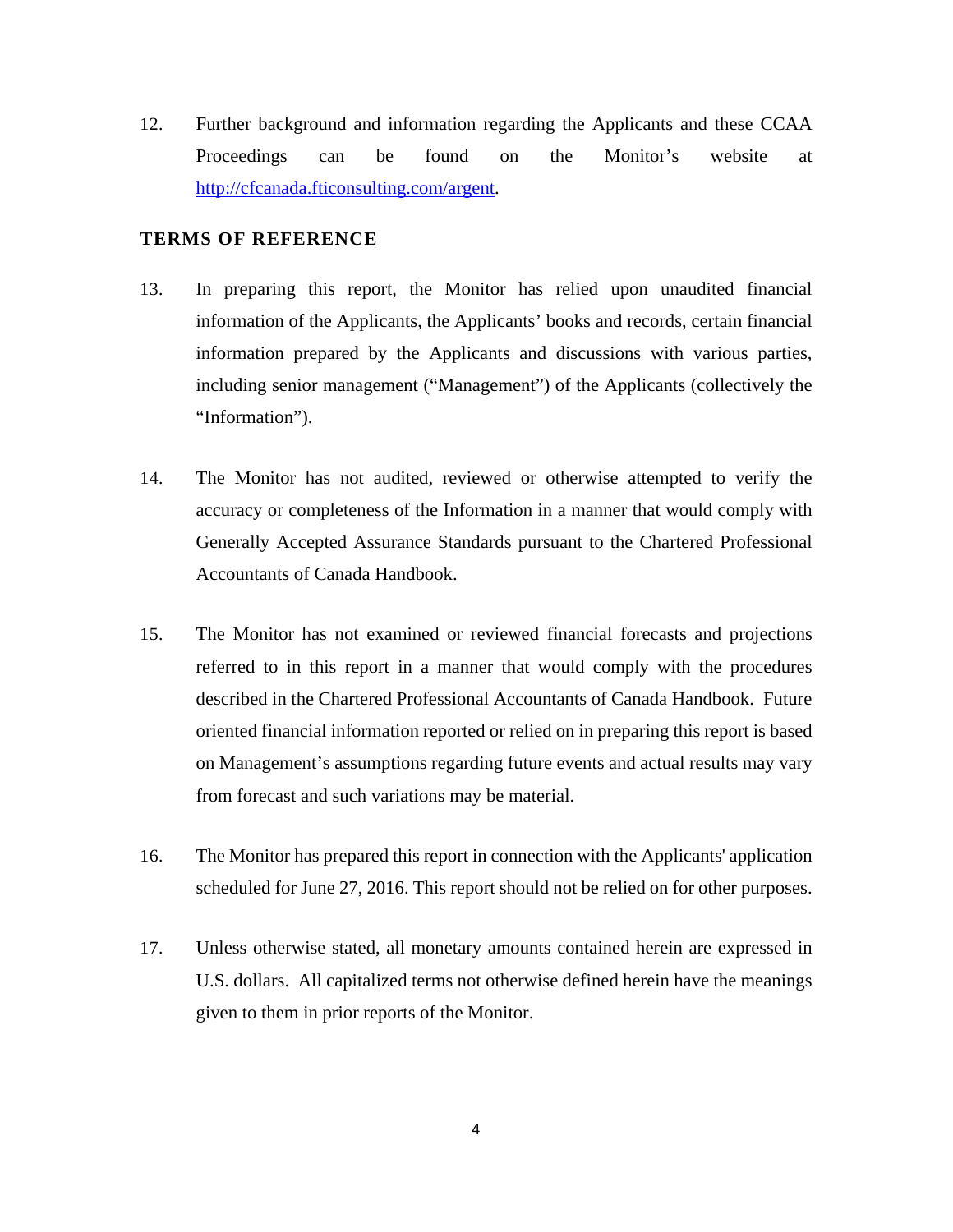#### **CLOSING OF THE SALE TO BXP**

- 18. On May 10, 2016, the Court of Queen's Bench of Alberta ("Court") issued an order ("Sale Approval Order") approving the sale agreement ("Sale Agreement") dated April 14, 2016 between Argent US and BXP. Also on May 10, 2016 the Court issued a second Order approving an interim distribution to the Syndicate ("Interim Distribution Order"). On May 11, 2016 the U.S. Bankruptcy Court granted an Order recognizing the Sale Approval Order and the Interim Distribution Order within the Chapter 15 Proceedings.
- 19. On May 17, 2016, the sale to BXP closed pursuant to the terms of the Sale Agreement. The Monitor received the remainder of the proceeds from the Sale Agreement into its trust account and delivered the Monitor's Certificate according to the terms of the Sale Approval Order stating:
	- (a) BXP (or its nominee) has paid and the Monitor has received the purchase price as contemplated in the Sale Agreement;
	- (b) The closing conditions as set out in Article VIII of the Sale Agreement have been satisfied or waived by Argent US and BXP (or its nominee); and
	- (c) The sale transaction has been completed to the satisfaction of the Monitor.
- 20. Upon delivery of the Monitor's Certificate, the Sale Approval Order provided for all of Argent US' right, title and interest in its oil and gas assets sold to vest in BXP (or its nominee) free and clear of all claims.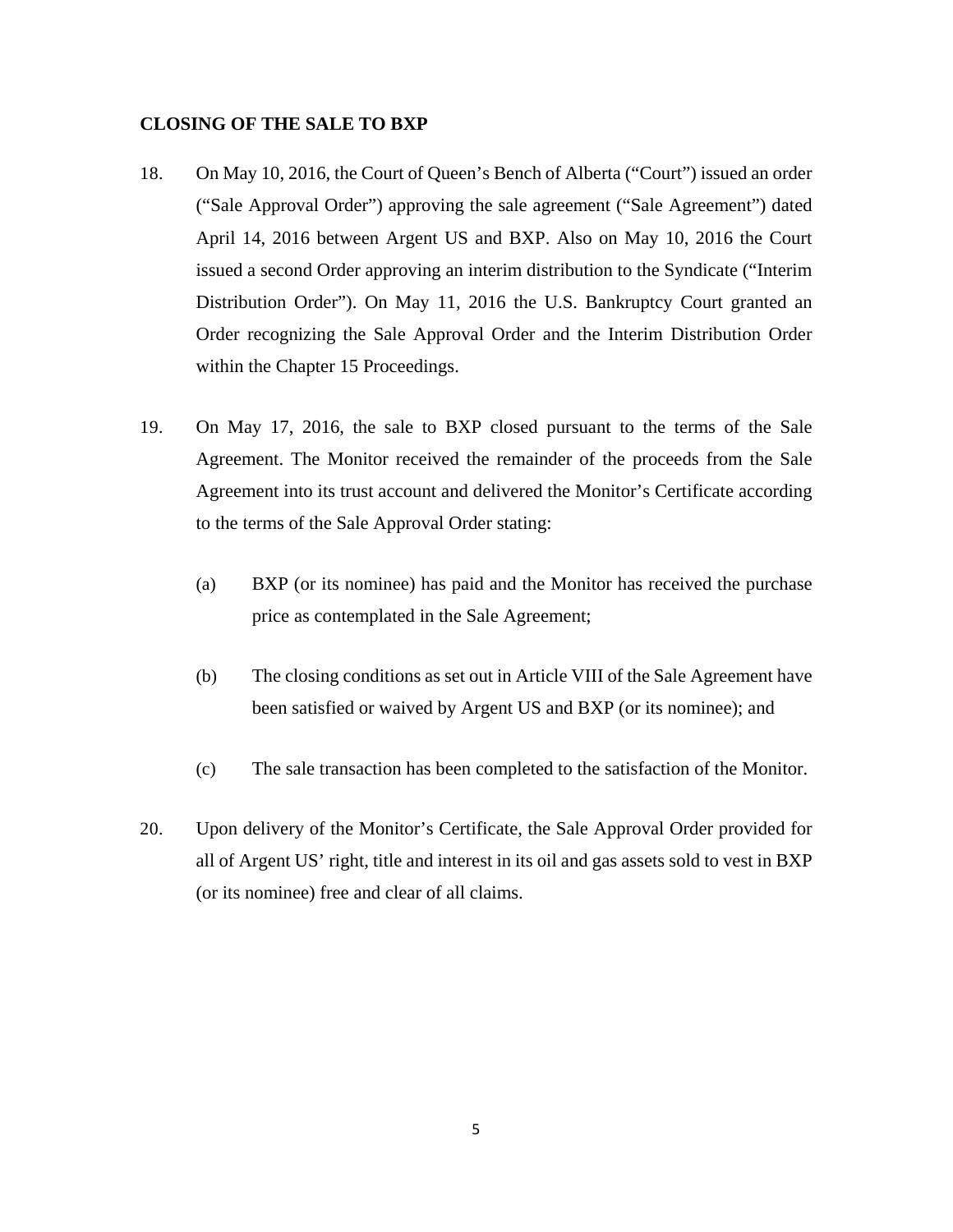#### **PRIORITY OF SYNDICATE'S SECURITY**

- 21. The Syndicate advanced funds post-filing to the Applicants under the Interim Financing Credit Agreement and advanced amounts to the Applicants prior to the commencement of these proceedings under the Pre-Filing Credit Facility.
- 22. The Applicants borrowed approximately \$4.9 million secured under the Interim Financing Credit Agreement (approved in the Initial Order and the Amended and Restated Initial Order) and, prior to any distributions of the proceeds of the Sale Agreement being made, the Syndicate was owed approximately a further \$51.9 million plus accrued interest in relation to the amounts advanced under the Pre-Filing Credit Facility.

#### **Borrowings under the Interim Financing Credit Agreement**

23. Pursuant to paragraph 35 of the of the Amended and Restated Initial Order an Interim Lender's Charge was granted to secure all borrowings and obligations incurred under the Interim Credit Facility. The Interim Lender's Charge provided for a first secured priority interest over all of the Applicants' Property, subject always to section 34(11) of the CCAA and to the Administration Charge and Ad Hoc Committee First Charge, as described in paragraph 40 of the Amended and Restated Initial Order.

#### **Priority of borrowings under the Pre-Filing Credit Facility**

24. The Monitor instructed its counsel, Norton Rose Fullbright U.S. LLP ("Norton Rose") to review the Syndicate's Pre-Filing Credit Facility in order to determine the validity and enforceability as against Argent US's personal and real property ("Pre-Filing Security"). Norton Rose has advised the Monitor that the following was completed: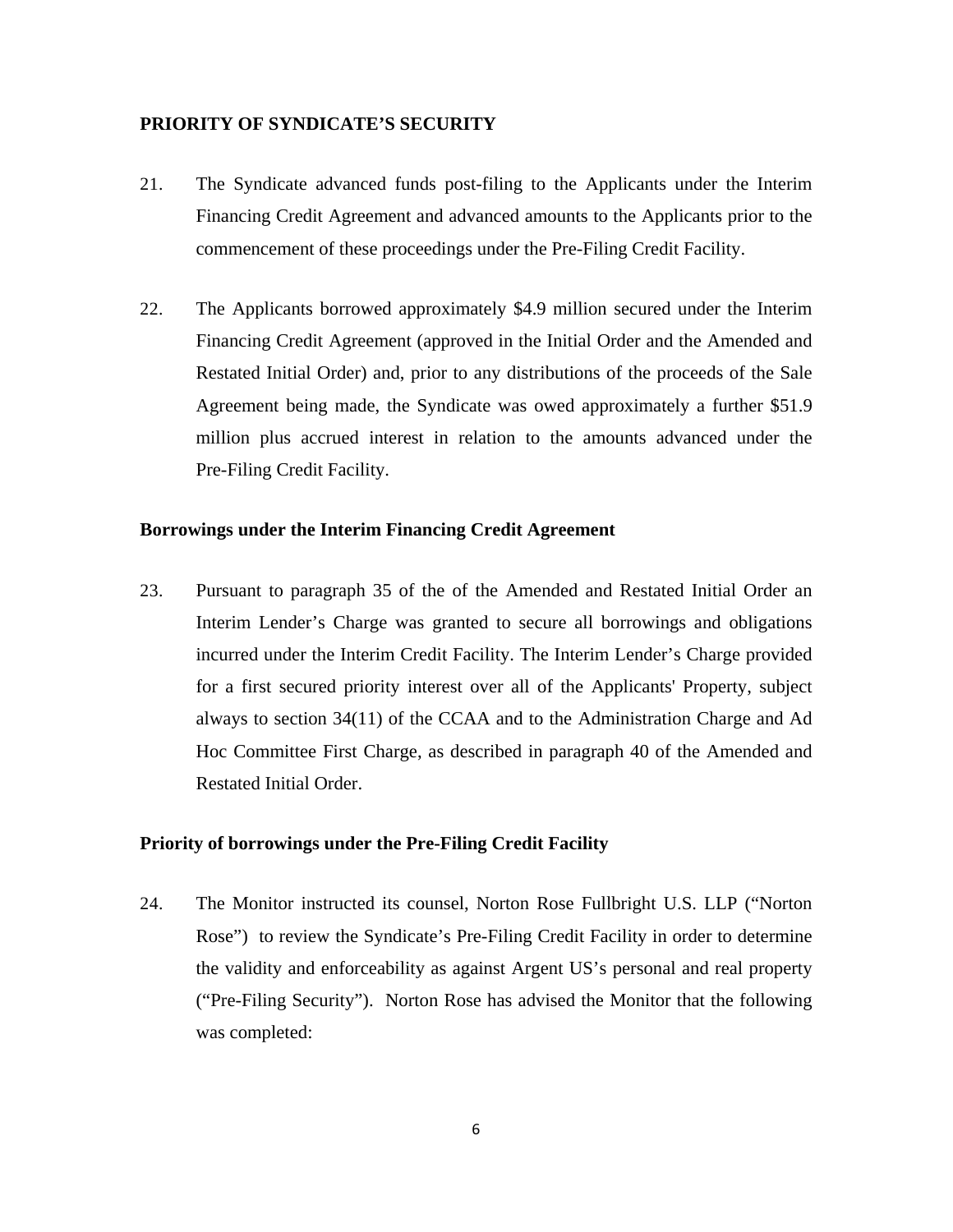#### **Personal Property**

- (a) Reviewed the description of the collateral covered by the Syndicate's Pre-Filing Security with Argent US;
- (b) Confirmed that the Pre-Filing Credit Facility granted the Syndicate a valid security interest on all of Argent US's personal property;
- (c) Reviewed the Delaware Secretary of State's Office for UCC filings related to Argent US;
- (d) Confirmed that the Syndicate's UCC filing adequately perfected the Syndicate's security interest in all of Argent US's personal property with the exceptions of: deposit accounts, money, and motor vehicles; and
- (e) Confirmed that no party recorded a UCC filing with the Delaware Secretary of State's Office prior in time to the Syndicate's UCC filing.

#### **Real Property**

(a) Reviewed the Syndicate's Deeds of Trust filed in the real property records of each Texas, Wyoming, and Colorado county in which Argent's real property was located to confirm that the leases (as identified on Ex. A-1 to the Sale Agreement) and other real property (as identified on Ex. A-3 to the Sale Agreement) that were subject to the sale approved by this Court and the US Court were adequately described in the applicable recorded Deeds of Trust;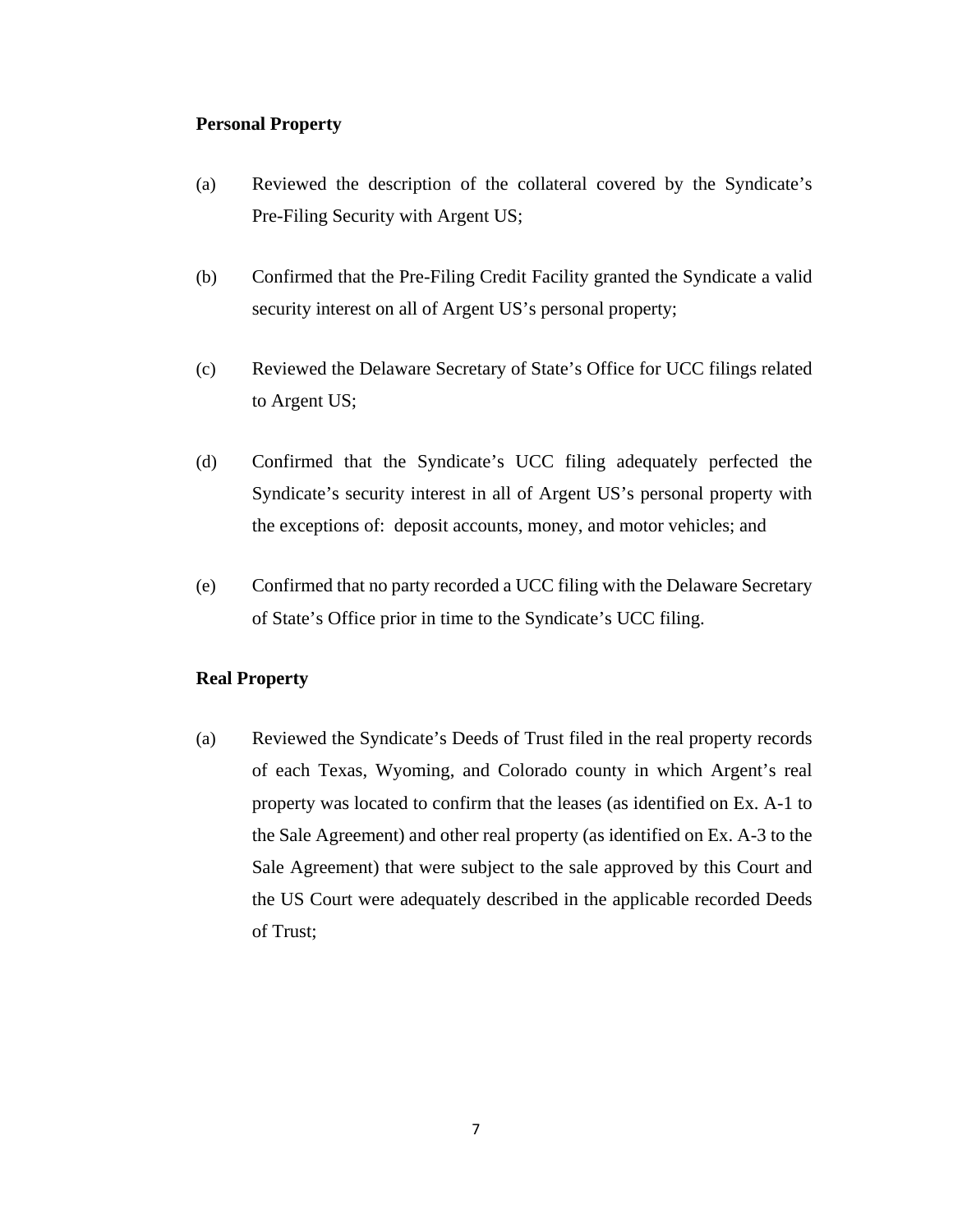- (b) Confirmed that all but 15 of Argent US's leases along with two parcels of real property (two tracts located in Newton County and one tract located in Polk County) subject to the approved sale were appropriately and adequately identified and described in the Deeds of Trust filed in the appropriate counties;
- (c) Based on additional information provided by the Syndicate's counsel, determined that Deeds of Trust were properly recorded with respect to two of the 15 above-described leases, leaving 13 leases unaccounted for (the "Excepted Leases");
- (d) Subsequently reviewed the real property records of each county in which Argent US's real property was located to identify any tax liens, judgments, or fixture filings with respect to Argent's real property;
- (e) Confirmed that no tax liens, judgments, or fixture filings had been recorded with respect to Argent US's real property other than those previously disclosed on Schedule B to the Vesting Order or otherwise asserted in the US Proceedings;
- (f) Reviewed the grantor/grantee indexes for each county in which Argent US's real property was located to identify any deeds of trust or mines and minerals ("M&M") liens filed with respect to Argent's real property; and
- (g) Confirmed that no M&M, tax, or other liens had been asserted with respect to Argent's real property other than those previously disclosed on Schedule B to the Vesting Order or otherwise asserted in the US Proceedings.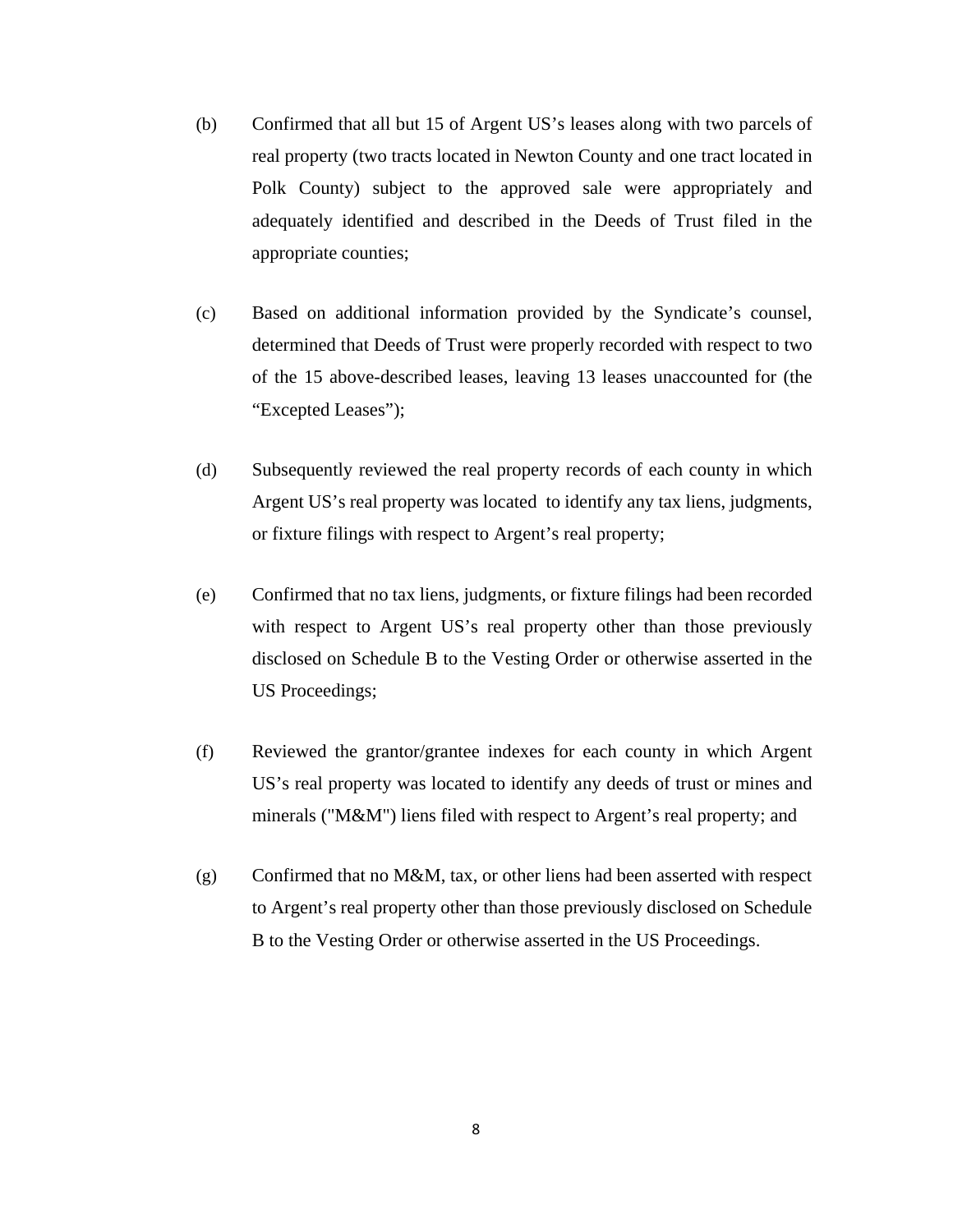#### **Conclusion on Security Review**

- 25. Norton Rose concluded that the Syndicate has a properly perfected and secured interest in all of Argent US's personal property, except for deposit accounts, money (which can only be perfected by possession), and motor vehicles ("Rolling Stock") which can only be perfected by properly notating on the title documents (which was not completed by the Syndicate).
- 26. The Rolling Stock is comprised of 23 light duty trucks and 13 pieces of miscellaneous construction equipment/trailers.
- 27. Norton Rose concluded that the Syndicate has a properly perfected and secured interest in all of the real property assets that were sold to BXP except for
	- (a) the Excepted Leases; and
	- (b) one parcel / two tracts of land identified on Ex. A-3 to the Sale Agreement located in Newton County (the "Excepted Land")

#### **Rolling Stock, Excepted Leases and Excepted Land (collectively "Excepted Items")**

- 28. The Monitor reviewed the underlying value of the Rolling Stock, Excepted Leases and Excepted Land and notes the following:
	- (a) The Kelly Blue Book value of the Rolling Stock indicates an estimated value to be approximately \$550,000; however, per review of the Sale Agreement, the Monitor notes that BXP ascribed no value to the Rolling Stock;
	- (b) The Excepted Land was appraised by the applicable taxing authorities in 2015 at approximately \$200,000; however BXP ascribed no value to the Excepted Lands according to Exhibit C of the Sale Agreement; and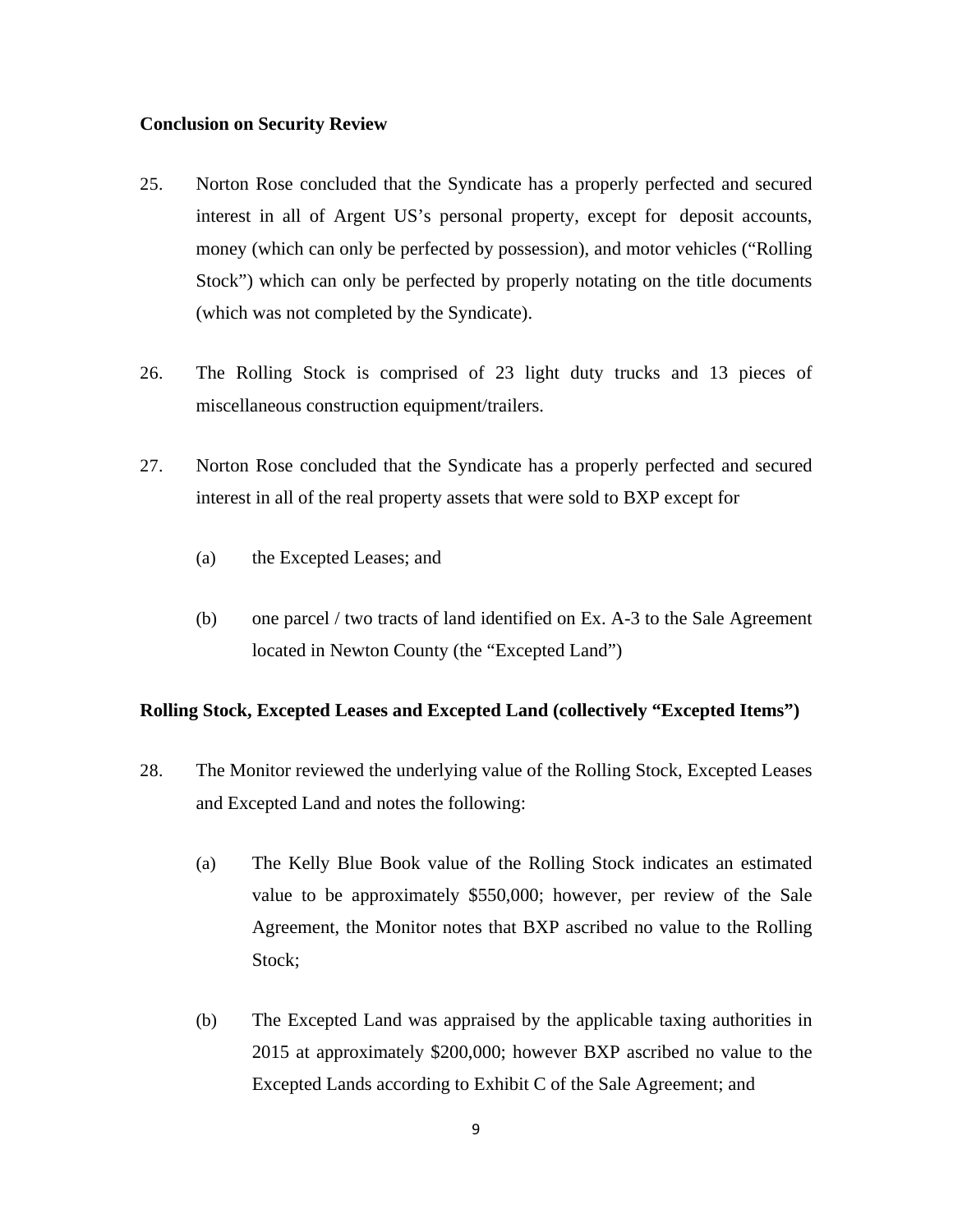- (c) With respect to the Excepted Leases, the Monitor reviewed the value of the underlying leases in consultation with Argent by considering the asset value ascribed in the Sale Agreement. The total value ascribed to the Excepted Leases was \$15,000 to \$25,000.
- 29. For the purposes of the intial Interim Distribution discussed in further detail below, the Monitor withheld \$525,000 in order to address the value of the Excepted Items. Nonetheless, the Amended and Restated Initial Order granted the Syndicate an "Interim Lenders' Charge" sufficient to cover the estimated value of the Excepted Items. Accordingly, as discussed in further detail below, the Monitor proposes to distribute to the Syndicate the funds retained by the Monitor for the Excepted Items from the proceeds of the Sale Agreement, as the assets would be covered by the Interim Financing Credit Facility.

#### **DISTRIBUTIONS OF NET PROCEEDS**

- 30. Paragraph 3 of the Interim Distribution Order required the Monitor to make an interim distribution ("Interim Distribution") to the Syndicate of the net proceeds from the Sale Agreement less various holdbacks. The Interim Distribution was not to exceed the total debt owed to the Syndicate and was subject to the Monitor completing its review that the Syndicate's security was valid and enforceable.
- 31. Following the confirmation from the Monitor's counsel that the Syndicate's security was valid and enforceable (as discussed above), the following distributions were made by the Monitor in accordance with the Interim Distribution Order.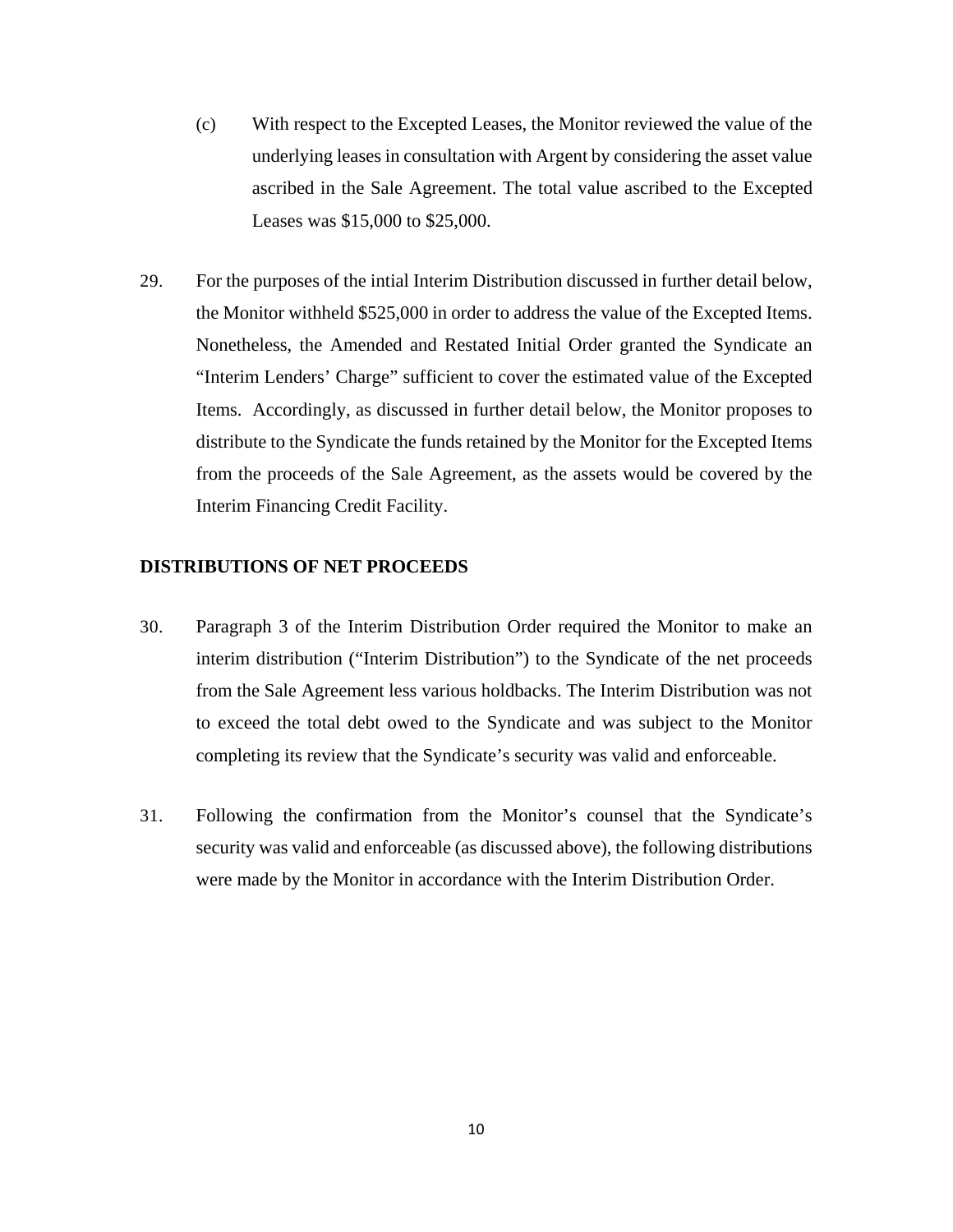| <b>Receipts and Disbursements (USD)</b>                            |              |
|--------------------------------------------------------------------|--------------|
| <b>Receipts</b>                                                    |              |
| Gross Purchase Price                                               | \$45,575,000 |
| Interim statement of adjustments                                   | 722,952      |
| <b>Net received by Monitor</b>                                     | 46,297,952   |
| <b>Disbursements</b>                                               |              |
| OGAC success fee                                                   | (505,750)    |
| Escrow fund for final statement of adjustments held by Wells Fargo | (505,025)    |
| <b>KERP/KEIP</b> payments                                          | (1,435,041)  |
| Cure payments                                                      | (1,033,247)  |
| Wind-down funds                                                    | (1,129,194)  |
| Interim distribution to Syndicate                                  | (39,100,000) |
| <b>Total distributed</b>                                           | (43,708,257) |
| <b>Cash currently held by Monitor</b>                              | \$2,589,695  |

32. The Monitor is continuing to hold back funds for items that have not yet been fully resolved or have not yet been incurred (i.e. completion costs). Revised estimated holdbacks for these amounts have been identified in the table below. Note the below holdbacks do not include a holdback for the Excepted Items as it is the Monitor's view that the Syndicate has security for the Interim Financing over the Excepted Items. Accordingly, the Monitor is proposing to make a second interim distribution ("Second Interim Distribution") to the Syndicate in the amount of \$500,000, as set out below. The Monitor seeks the Court's approval of the Monitor's proposed Second Interim Distribution to the Syndicate, in accordance with the Interim Distribution Order.

| <b>Proposed Second Interim Distribution and Holdbacks (USD)</b> |             |
|-----------------------------------------------------------------|-------------|
| <b>Cash currently held by Monitor</b>                           | \$2,589,695 |
| Holdbacks                                                       |             |
| Remaining Completion Costs                                      | (882,010)   |
| Admin Charge                                                    | (500,000)   |
| Ad-Hoc Charge                                                   | (300,000)   |
| Director Charge                                                 | (200,000)   |
| Lien reserve                                                    | (160, 737)  |
| Tax reserve                                                     | (4,650)     |
| Remaining Cure reserve                                          | (42,298)    |
| <b>Proposed Second Interim Distribution to Syndicate</b>        | \$500,000   |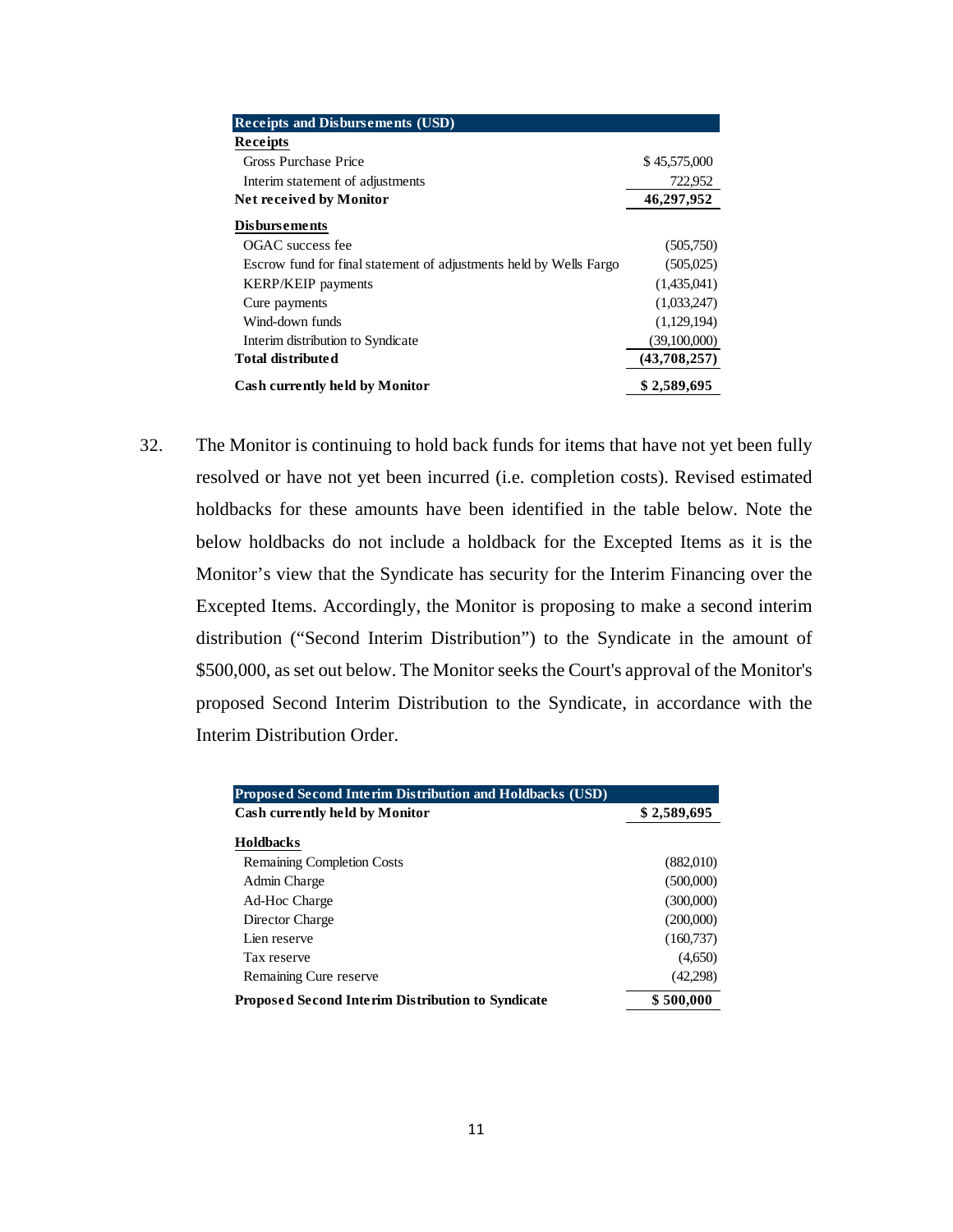#### **WIND-DOWN INITIATIVES**

- 33. Since the closing of the Sale Agreement, the Monitor, working with the Applicants' management, has completed or is in the process of completing the following:
	- (a) The majority of the Applicants' employees have either been retained by BXP or terminated. The Completion Cost currently estimates an average of four staff being retained until the end of August, which will facilite the wind-down of the Applicants' operations as well as allow sufficient staff to complete the final statement of adjustments as required under the Sale Agreement which is scheduled to be completed within 90 days of closing (outside date of August 20, 2016);
	- (b) Work on remaining BXP post-closing items including transfer of operatorship to BXP and release of various letters of credit. These items are not fully completed and are currently ongoing; and
	- (c) Disclaimed Argent US's Houston Office lease and re-located the office to temporary space.

#### **ENHANCED POWERS OF THE MONITOR**

34. As further set out in the Affidavit of Mr. Sean Bovingdon sworn June 17, 2016, the directors of Argent Energy Ltd. ("AEL"), the administrator of the Trust, intend to resign on June 30, 2016. Argent is seeking an Order to enhance the powers of the Monitor to act on behalf of the administrator of the Trust and directing the Monitor to assign the Trust into bankruptcy at such time that the Monitor deems appropriate.